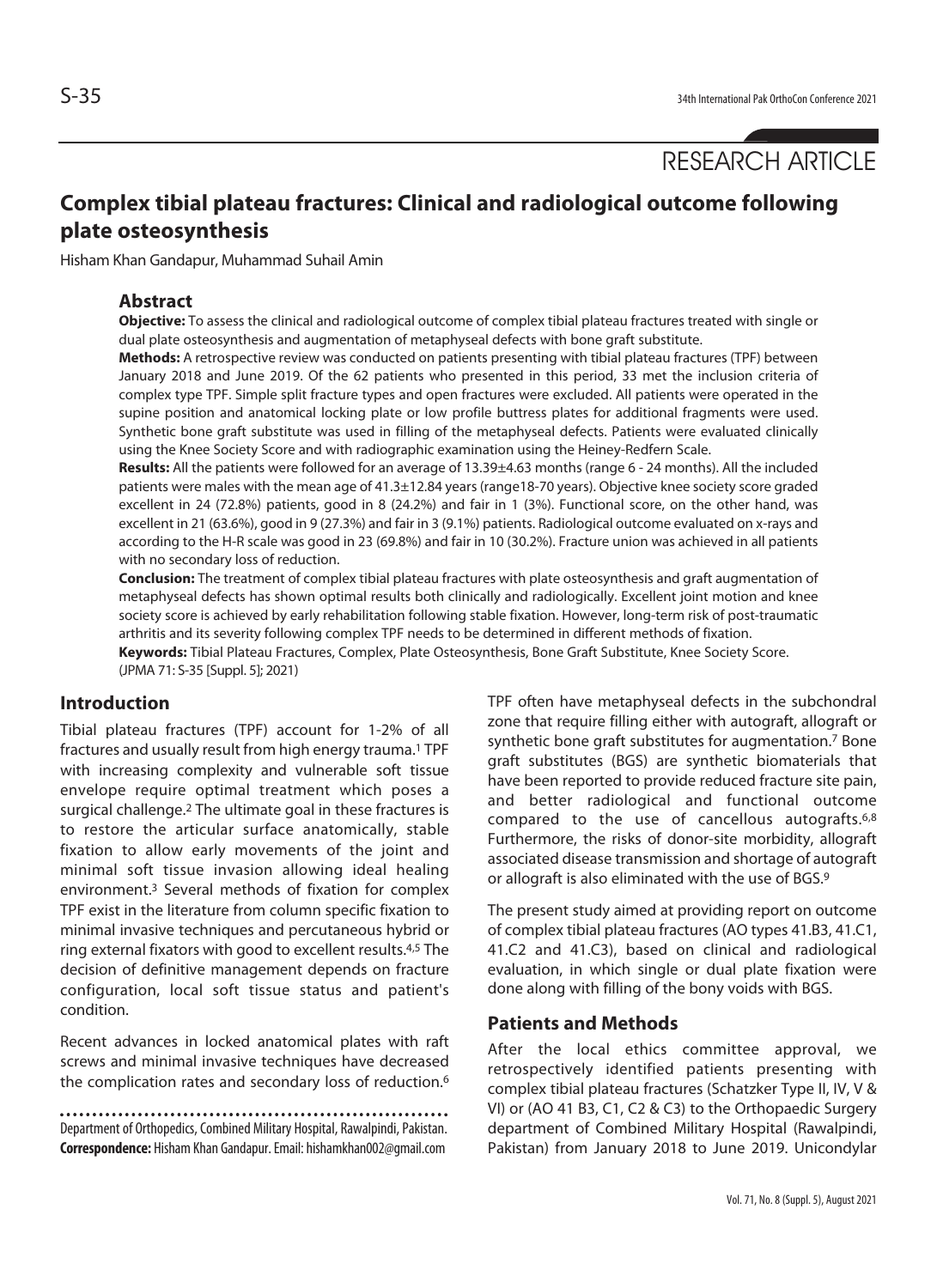fractures (Schatzker II & IV) with articular comminution and depressed fragments that needed elevation and graft augmentation of the subchondral defect were also included. The exclusion criteria were open fractures, simple split or depressed fractures or neurological conditions that would affect post-operative rehabilitation.

Using a convenient sampling technique, a total of 62 patients presenting with proximal tibia fractures during the assigned time period were contacted on phone and requested for follow up in the out-patient department. Among the 45 patients who responded, 33 met the inclusion criteria of complex tibial plateau fracture. The included patients were operated by one of the authors.

All patients were operated in the supine position with

pneumatic tourniquet placed high above over thigh. Thirty patients had their surgery within 48 hours of injury whereas 3 had to wait for about a week till resolution of soft tissue swelling. Fracture blisters were initially managed with limb elevation, non-adherent dressings and long leg cast, as is also described by Tolpinrud et al.<sup>10</sup>

Preoperatively, all the patients had standard radiologic protocol of X-rays and CT scan with three dimensional econstructions. Fracture morphology and type were<br>identified according to AO and Schatzker identified according to AO and Schatzker classifications.11,12 Schatzker types V and VI were most frequent (23 cases), followed by type II (9 cases) and type IV (1 case). All the bicondylar fractures (Schatzker type V & VI) were fixed with dual medial or posteromedial and lateral plates. Silicon containing coralline hydroxyapatite bone graft substitute was used in the filling of

|                                                                                                      |                                           |                                           |                                  | <b>Patient's Name</b>                      | Age                                               | <b>Date</b>       |  |
|------------------------------------------------------------------------------------------------------|-------------------------------------------|-------------------------------------------|----------------------------------|--------------------------------------------|---------------------------------------------------|-------------------|--|
| <b>Patient's Name</b>                                                                                | Age                                       |                                           | Date                             |                                            |                                                   |                   |  |
|                                                                                                      |                                           |                                           |                                  |                                            |                                                   |                   |  |
| <b>Knee Society Rating</b>                                                                           |                                           | <b>Points</b>                             | <b>Patient Score</b>             | <b>Function Rating</b>                     |                                                   |                   |  |
| Pain                                                                                                 |                                           |                                           | $= 50$                           | <b>Walking</b>                             |                                                   | $= 50$            |  |
|                                                                                                      |                                           | 50                                        |                                  | <b>Unlimited</b>                           | 50                                                |                   |  |
| None                                                                                                 |                                           |                                           |                                  | >10 blocks                                 | 40                                                |                   |  |
| Mild / Occasional                                                                                    |                                           | 45                                        |                                  | 5-10 blocks                                | 30                                                |                   |  |
| Mild (Stairs only)                                                                                   |                                           | 40                                        |                                  | <5 blocks                                  | 20                                                |                   |  |
| Mild (Walking and Stairs)                                                                            |                                           | 30                                        |                                  | Housebound<br>Unable                       | 10                                                |                   |  |
| Moderate - Occasional                                                                                |                                           | 20                                        |                                  | <b>Stairs</b>                              | o                                                 | $=50$             |  |
| Moderate - Continual                                                                                 |                                           | 10                                        |                                  | Normal Up and down                         | 50                                                |                   |  |
| Severe                                                                                               |                                           | $\sigma$                                  |                                  | Normal Up down with rail                   | 40                                                |                   |  |
|                                                                                                      |                                           |                                           |                                  | Up and down with rail                      | 30                                                |                   |  |
| Range of Motion 5 degrees = 1 point                                                                  |                                           |                                           | ≃25                              | Up with rail, down unable                  | 15                                                |                   |  |
| 11-15 15-20 21-25 26-30<br>$0-5$<br>$6 - 10$                                                         |                                           |                                           |                                  | Unable                                     | o                                                 |                   |  |
| $36 - 40$<br>41-45 46-50 51-55<br>31-35                                                              | 56-60                                     |                                           |                                  | Walking aids used                          |                                                   | $-0$              |  |
| 71-75 76-80<br>66-70<br>61-65                                                                        | 86-90<br>81-85                            |                                           |                                  | None used                                  | o                                                 |                   |  |
| 96-100 101-105 106-110 111-115<br>91-95                                                              |                                           |                                           |                                  | Use of Cane/Walking stick deduct           | -5                                                |                   |  |
| 121-125<br>116-120                                                                                   |                                           |                                           |                                  | Two Canes/sticks                           | $-10$                                             |                   |  |
|                                                                                                      |                                           |                                           |                                  | <b>Crutches or frame</b>                   | $-20$                                             |                   |  |
| <b>Alignment (Varus &amp; Valgus)</b>                                                                |                                           |                                           | $= 0$                            |                                            |                                                   |                   |  |
| $D(-15)$ 1 $\{-12\}$ 2 $\{-9\}$ 3 $\{-6\}$ 4 $\{-3\}$ 5 - 10 (0)                                     |                                           |                                           |                                  |                                            | <b>Total Function Score (Knee Society Score):</b> | /100              |  |
| $11(-3)$ $12(-6)$ $13(-9)$ $14(-12)$                                                                 | $15(-15)$                                 |                                           |                                  |                                            |                                                   |                   |  |
| Over 15" (-20)                                                                                       |                                           |                                           |                                  |                                            |                                                   |                   |  |
| Stability (Maximum movement in any position)                                                         |                                           |                                           | $= 25$                           |                                            |                                                   |                   |  |
| Antero-posterior                                                                                     | <b>MedioLateral</b>                       |                                           |                                  |                                            |                                                   |                   |  |
| $\mathcal{L}_0$<br>10<br><smm< td=""><td>15</td><td></td><td></td><td></td><td></td><td></td></smm<> | 15                                        |                                           |                                  |                                            |                                                   |                   |  |
| s<br>$5-10$ mm<br>$6 - 9$                                                                            | 10                                        |                                           |                                  |                                            |                                                   |                   |  |
| o<br>$10+mm$<br>$10 - 14$                                                                            | 5                                         |                                           |                                  |                                            |                                                   |                   |  |
| 15 <sup>7</sup>                                                                                      | o                                         |                                           |                                  |                                            |                                                   |                   |  |
|                                                                                                      |                                           |                                           |                                  |                                            |                                                   |                   |  |
|                                                                                                      |                                           |                                           | <b>Total Knee Score:</b><br>/100 |                                            |                                                   |                   |  |
|                                                                                                      |                                           |                                           |                                  |                                            |                                                   |                   |  |
|                                                                                                      |                                           |                                           |                                  |                                            |                                                   |                   |  |
|                                                                                                      |                                           |                                           |                                  |                                            | <b>Grading for the knee Society Score</b>         |                   |  |
|                                                                                                      |                                           | <b>Grading for the knee Society Score</b> |                                  |                                            |                                                   |                   |  |
| Score 80-100: Excellent                                                                              | Score 70-79: Good<br>Score below 60: Poor |                                           | Score 60-69: Fair                | Score 80-100: Excellent                    | Score 70-79: Good<br>Score below 60: Poor         | Score 60-69: Fair |  |
|                                                                                                      |                                           |                                           |                                  | Adapted from: Insail JN, CORR 1989; 248:12 |                                                   |                   |  |
| Adapted from: Insail JN, CORR 1989, 248:12                                                           |                                           |                                           |                                  |                                            |                                                   |                   |  |

**Figure-1:** The knee society clinical rating system.14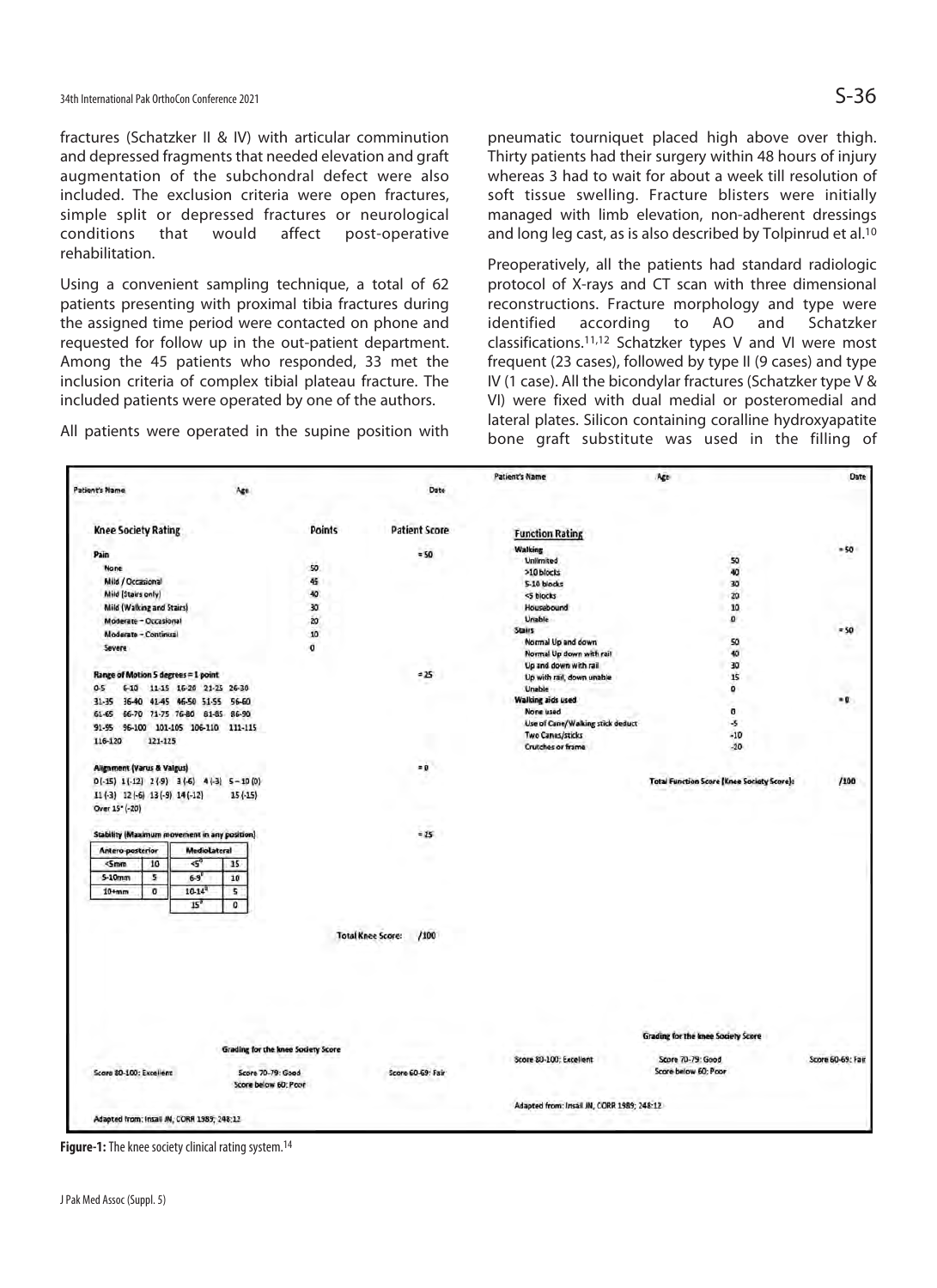

Figure-2: (Case 1): A 40 year old patient with complex tibial plateau fracture. (a) Pre-operative radiograph showing severe comminution of the lateral articular surface. (b) Six months post-operative AP and lateral X-ray with coloured markings for medial proximal tibial angle (green), tibial plateau widening (red) and posterior proximal tibial angle (yellow). Black arrows indicating the structural void filler support with synthetic bone graft substitute.

metaphyseal defects to augment the articular reduction.13

The minimum follow-up in the present study was 6 months with the maximum follow up being 24 months. Patients were clinically evaluated for knee function using the knee society score (KSS).<sup>14</sup> The main parameters of knee score include pain, range of motion, alignment (varus & valgus), and stability in mediolateral and anteroposterior planes. Patient's functional score was assessed in part two of the form which considers walking distance and stair climbing, and also deductions for walking aids used (Figure-1).

Seven radiographic parameters were evaluated; medial proximal tibial angle (MPTA) or coronal alignment,

**Table-1:** The Heiney-Redfern Scale.15

| <b>H-R Scale</b>                | 0                                     | 1                  | $\overline{2}$            |  |
|---------------------------------|---------------------------------------|--------------------|---------------------------|--|
| MPTA*                           | $< 80^{\circ}$ or $> 94^{\circ}$      | 80°-84° or 91°-94° | $85^{\circ} - 90^{\circ}$ |  |
| PPTA*                           | $<$ 3 $^{\circ}$ or $>$ 15 $^{\circ}$ | 3°-5° or 13°-15°   | $6^\circ - 12^\circ$      |  |
| TPW*                            | $>5$ mm                               | $>2-5$ mm          | $0-2mm$                   |  |
| Articular Step-off              | $>5$ mm                               | $>2-5$ mm          | $<$ 2mm                   |  |
| <b>Fracture Union</b>           | No evidence                           | Partial            | Complete                  |  |
| <b>Post-traumatic Arthritis</b> | Severe                                | Moderate           | None                      |  |
| <b>Structural Void</b>          |                                       |                    |                           |  |
| <b>Filler Support</b>           | Incorrect position                    | Partial void       | Correct position          |  |
|                                 | and insufficient                      | filling and        | and sufficient            |  |
|                                 | concentration                         | concentration      | concentration             |  |

Sum Scale: 11-14 good result, 7-10 fair result and 0-6 poor result.

\*MPTA: Medial Proximal Tibial Angle, \*PPTA: Posterior Proximal Tibial Angle, \*TPW: Tibial Plateau Widening.

posterior proximal tibial angle (PPTA) or sagittal alignment, tibial plateau widening (TPW), articular reduction, fracture union, post-traumatic arthritis and structural void filler support (Figure-2). The results were then summarised according to the Heiney-Redfern scale (H-R scale) Table-1.15

SPSS software (version 23) was used in the statistical analysis of the data. Mean and standard deviation were calculated for descriptive analysis. Pearson's rank correlation coefficient was applied to the functional scores and the radiological outcome (H-R Scale) with pvalue of  $\leq$  0.01 considered as significant.

### **Results**

In our study, complex tibial plateau fractures occurred due to high energy trauma between the age group 18-70 years with the mean age of 41.3±12.84 years. All the 33(100%) patients included were males. Females were either in the exclusion criteria or lost to follow-up. The mean follow-up was 13.39±4.63 months (range 6-24 months).

Functional and radiological outcome was assessed on the last follow-up. Objective knee society score graded excellent in 24(72.8%) patients, good in 8 (24.2%) and fair in 1 (3%). Functional score, on the other hand, was excellent in 21 (63.6%), good in 9 (27.3%) and fair in 3 (9.1%) patients (Table-2).

Radiological outcome on the H-R scale was good in 23 (69.8%) and fair in 10 (30.2%) of the x-rays evaluated. The mean H-R score was  $11.6 \pm 3.24$  points.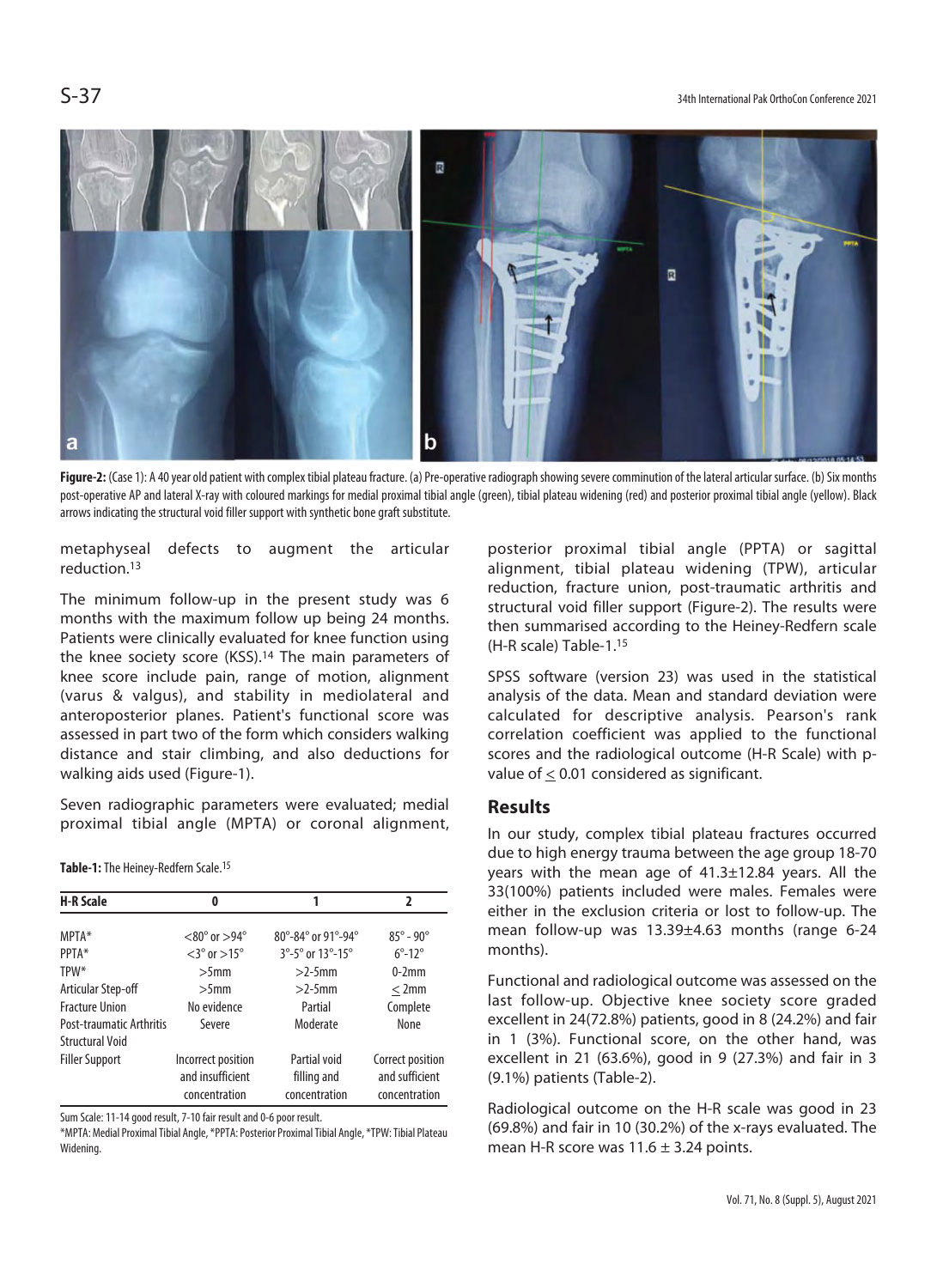#### **Table-2:** Patient and postoperative data.

| <b>Fracture Type (Frequency) Age/Sex</b> | <b>Knee Score</b> |           | <b>Functional Outcome</b> |           | <b>Radiological Outcome (H-R Scale)</b> |      |
|------------------------------------------|-------------------|-----------|---------------------------|-----------|-----------------------------------------|------|
| Schatzker Type II (27.3%)                |                   |           |                           |           |                                         |      |
| 27/M                                     | 95                | Excellent | 90                        | Excellent | 12                                      | Good |
| 35/M                                     | 100               | Excellent | 100                       | Excellent | 14                                      | Good |
| 50/M                                     | 85                | Excellent | 90                        | Excellent | 10                                      | Fair |
| 30/M                                     | 100               | Excellent | 100                       | Excellent | 14                                      | Good |
| 55/M                                     | 100               | Excellent | 90                        | Excellent | 14                                      | Good |
| 28/M                                     | 100               | Excellent | 100                       | Excellent | 14                                      | Good |
| 60/M                                     | 88                | Excellent | 70                        | Good      | 12                                      | Good |
| 28/M                                     | 100               | Excellent | 100                       | Excellent | 13                                      | Good |
| 38/M                                     | 95                | Excellent | 90                        | Excellent | 14                                      | Good |
| Schatzker Type IV (3%)                   |                   |           |                           |           |                                         |      |
| 42y/M                                    | 88                | Excellent | 80                        | Excellent | 13                                      | Good |
| Schatzker Type V (24.2%)                 |                   |           |                           |           |                                         |      |
| 34/M                                     | 89                | Excellent | 80                        | Excellent | 10                                      | Fair |
| 41/M                                     | 99                | Excellent | 90                        | Excellent | 11                                      | Good |
| 50/M                                     | 100               | Excellent | 100                       | Excellent | 14                                      | Good |
| 60/M                                     | 73                | Good      | 70                        | Good      | 10                                      | Fair |
| 34/M                                     | 90                | Excellent | 90                        | Excellent | 11                                      | Good |
| 53/M                                     | 95                | Excellent | 100                       | Excellent | 11                                      | Good |
| 32/M                                     | 92                | Excellent | 90                        | Excellent | 13                                      | Good |
| 34/M                                     | 68                | Fair      | 70                        | Good      | 10                                      | Fair |
| Schatzker Type VI (45.5%)                |                   |           |                           |           |                                         |      |
| 34/M                                     | 78                | Good      | 70                        | Good      | 10                                      | Fair |
| 18/M                                     | 90                | Excellent | 100                       | Excellent | 13                                      | Good |
| 47/M                                     | 89                | Excellent | 90                        | Excellent | 11                                      | Good |
| 56/M                                     | 87                | Excellent | 80                        | Excellent | 13                                      | Good |
| 33/M                                     | 94                | Excellent | 90                        | Excellent | 11                                      | Good |
| 42/M                                     | 72                | Good      | 70                        | Good      | 8                                       | Fair |
| 53/M                                     | 78                | Good      | 65                        | Fair      | 12                                      | Good |
| 47/M                                     | 82                | Excellent | 80                        | Excellent | 12                                      | Good |
| 40/M                                     | 100               | Excellent | 90                        | Excellent | 13                                      | Good |
| 28/M                                     | 77                | Good      | 70                        | Good      | 10                                      | Fair |
| 70/M                                     | 94                | Excellent | 70                        | Good      | 10                                      | Fair |
| 44/M                                     | 71                | Good      | 60                        | Fair      | $\overline{7}$                          | Poor |
| 21/M                                     | 79                | Good      | 65                        | Fair      | 10                                      | Good |
| 65/M                                     | 75                | Good      | 70                        | Good      | 12                                      | Good |
| 34/M                                     | 80                | Excellent | 70                        | Good      | 11                                      | Good |

There was a significant positive relationship between the knee score and the radiological score (Heiney-Redfern scale),  $r = .71$ ,  $n = 33$ ,  $p < 0.001$ . This indicated the direct correlation of quality of reduction on X-rays with the clinical outcome.

Skin complication occurred in 1(3%) patient which was managed successfully with local wound care. Mild to moderate post-traumatic secondary arthritis was seen in 4(12%) patients. Another 2(6%) had their implants removed at one year due to discharging sinus (late onset) on the medial side. None of the patients developed nonunion or secondary loss of reduction in this series.

# **Discussion**

Treatment of complex tibial plateau fractures (TPF) with

plate osteosynthesis and bone graft substitute augmentation successfully achieves normal or near normal knee joint biomechanics with optimal functional outcome Figure-3 & 4. Rigid constructs used for fixation in this study allowed early movements in the knee joint leading to excellent functional outcome in most of the patients Table-2.

In a CT scan based study, McGonagle et al reported 72% and 91% effectiveness of modern locking plates for lateral and medial tibial plateau fractures, respectively.16 Lateral proximal tibia anatomical plate with rafting screws and low profile buttress plates for medial or posteromedial fixation were mostly sufficient as is confirmed by our results with no secondary loss of reduction. Minimal soft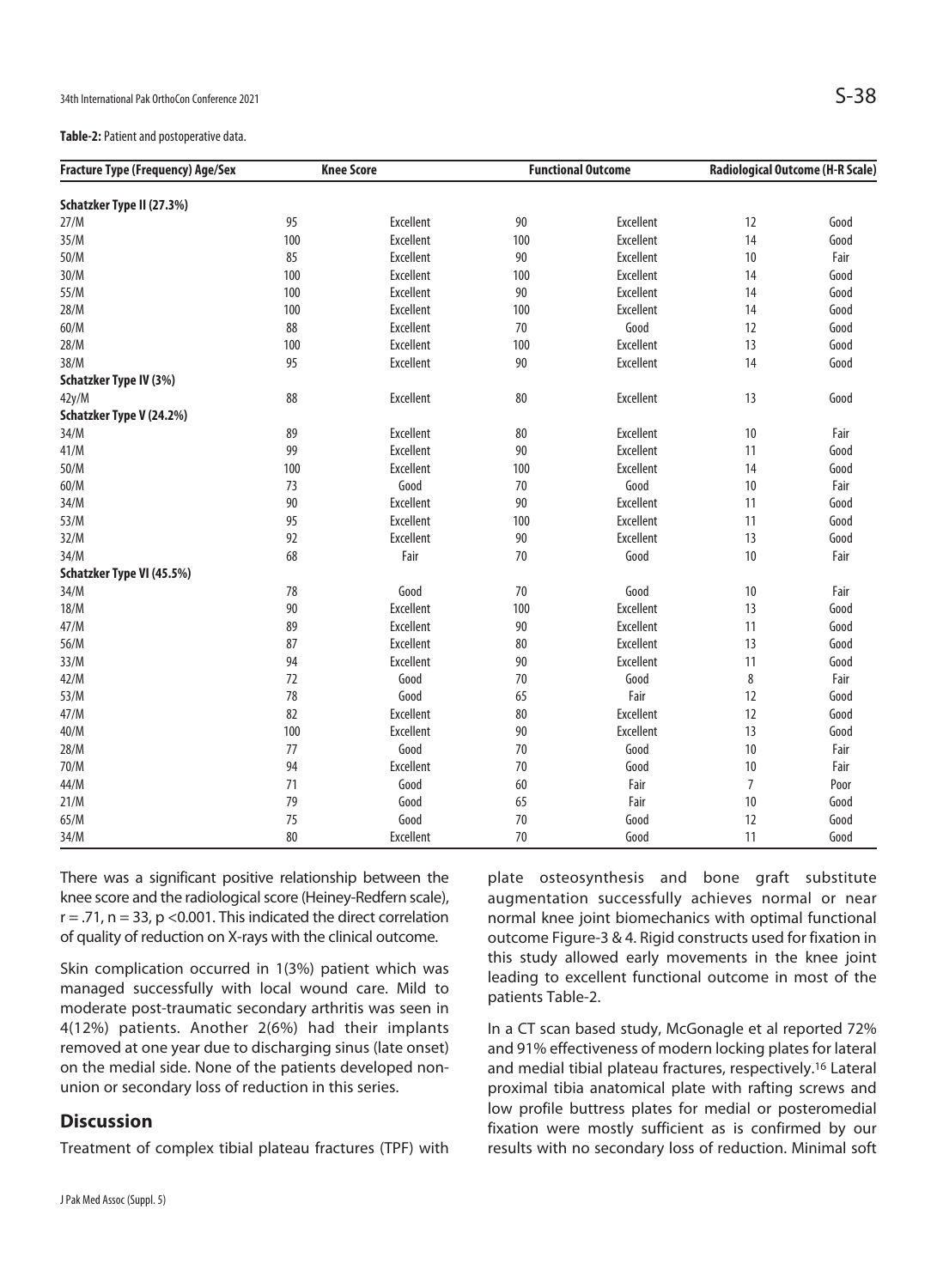# S-39 34th International Pak OrthoCon Conference 2021



post-op X-rays (f-g). Follow-up X-rays (h-i) and range of motion (j-k) at 16 months.



**Figure-5:** Complex injury of the lateral tibial plateau (a-b) in a 38 years old male. Post-op X-rays (c-d) showing plate osteosynthesis and augmentation with bone graft substitute (Bone Medik - S).



**Figure-4:** 34 years old male with complex Schatzker type VI fracture (a-g). Immediate post-op X-rays (h-i). Followup X-rays (j-k) at 18 months. Knee range of motion (l-m) at 18 months.

confirmed its non-inferiority to cancellous autograft.18

In a study by Ollivier et al, the mean H-R score was  $12.3 \pm 3.8$  points in the bone substitute group compared to the bone graft group.6 Similarly, the mean H-R score in our study was 11.6±3.24 points also ranging in the good outcome criteria.

Excellent objective and subjective knee society score was achieved in 72.8% and 63.6%, respectively in the present study. Several authors including Citak et al, Rohra et al and A.D. et al have all reported similar results in their series with plate osteosynthesis of the TPF.19-21

tissue invasion was our preference due to which difficulties were faced in few dealing with the posterolateral fractures (Figure 3 & 4). Newer trends in patient-specific designed implants and pre-operative templating on 3D printed models may further improve surgical precision.17

Silicon containing coralline hydroxyapatite bone graft substitute used in filling of subchondral defects worked excellent as a scaffold with minimal resorption observed at last follow-up Figures-3, 4 & 5. Studies have also

## **Conclusion**

The treatment of complex tibial plateau fractures with plate osteosynthesis and graft augmentation of metaphyseal defects has shown optimal results both clinically and radiologically. Excellent joint motion and knee society score is achieved by early rehabilitation following stable fixation. However, long-term risk of posttraumatic arthritis and its severity following complex TPF needs to be determined in different methods of fixation.

#### **Disclaimer:** None.